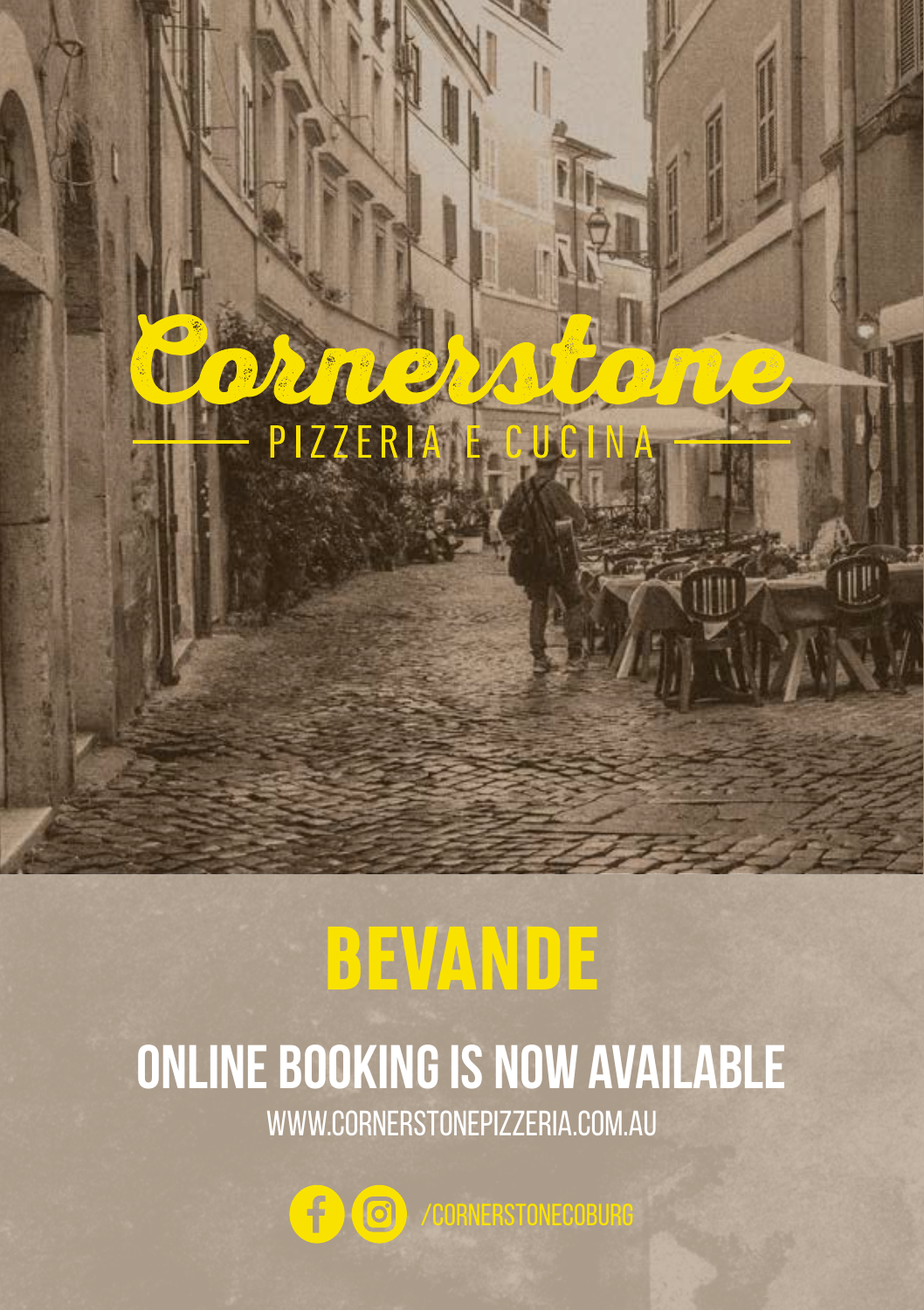# COCKTAIL **SECTION**

| Aperol, prosecco & soda water                           |  |
|---------------------------------------------------------|--|
|                                                         |  |
| Campari, prosecco & dry ginger                          |  |
|                                                         |  |
| Cointreau, vodka, lime juice & cranberry juice          |  |
|                                                         |  |
| Bacardi, mint leaves, soda water & lime juice           |  |
|                                                         |  |
| Campari, sweet vermouth & gin                           |  |
|                                                         |  |
| Espresso coffee, vodka, Kahlua, cream & sugar syrup     |  |
|                                                         |  |
| Vodka, gin, rum, tequila, triple sec, lemon juice, cola |  |
|                                                         |  |
| Rum, pineapple, coconut & citrus                        |  |
| <b>SEX ON THE SARDINIA BEACH  18.9</b>                  |  |
| Vodka, orange juice, cranberry juice                    |  |
|                                                         |  |
| Prosecco, orange juice & lime juice                     |  |
|                                                         |  |
| Campari, gin, orange juice, lemon juice & sugar syrup   |  |
| <b>CORNERSTONE LEGENDARY 18.9</b>                       |  |
| Brandy, spiced rum, cointraeu, raspberry & lime juice   |  |
|                                                         |  |
| Rum, strawberry, lime & sugar syrup                     |  |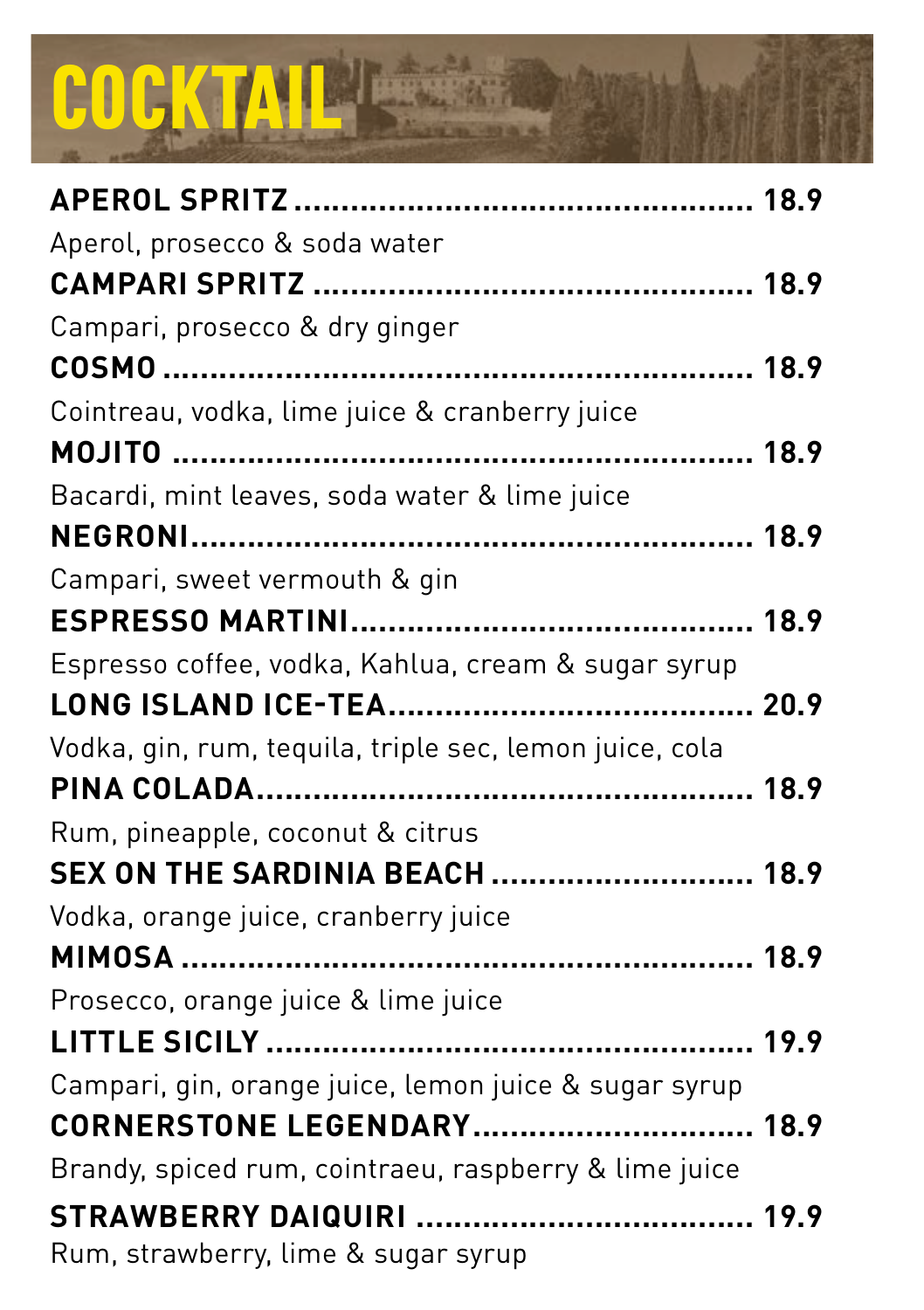# NON ALCOHOLIC



| Orange spritz & soda                                             |  |
|------------------------------------------------------------------|--|
| Peach, mint & black tea                                          |  |
|                                                                  |  |
| Mint, soda, lime juice, sugar                                    |  |
| Pineapple, coconut & lime juice                                  |  |
| VIRGIN STRAWBERRY DAIQUIRI  14<br>Strawberry, lime & sugar syrup |  |
| Cranberry, mango, orange & raspberry juice                       |  |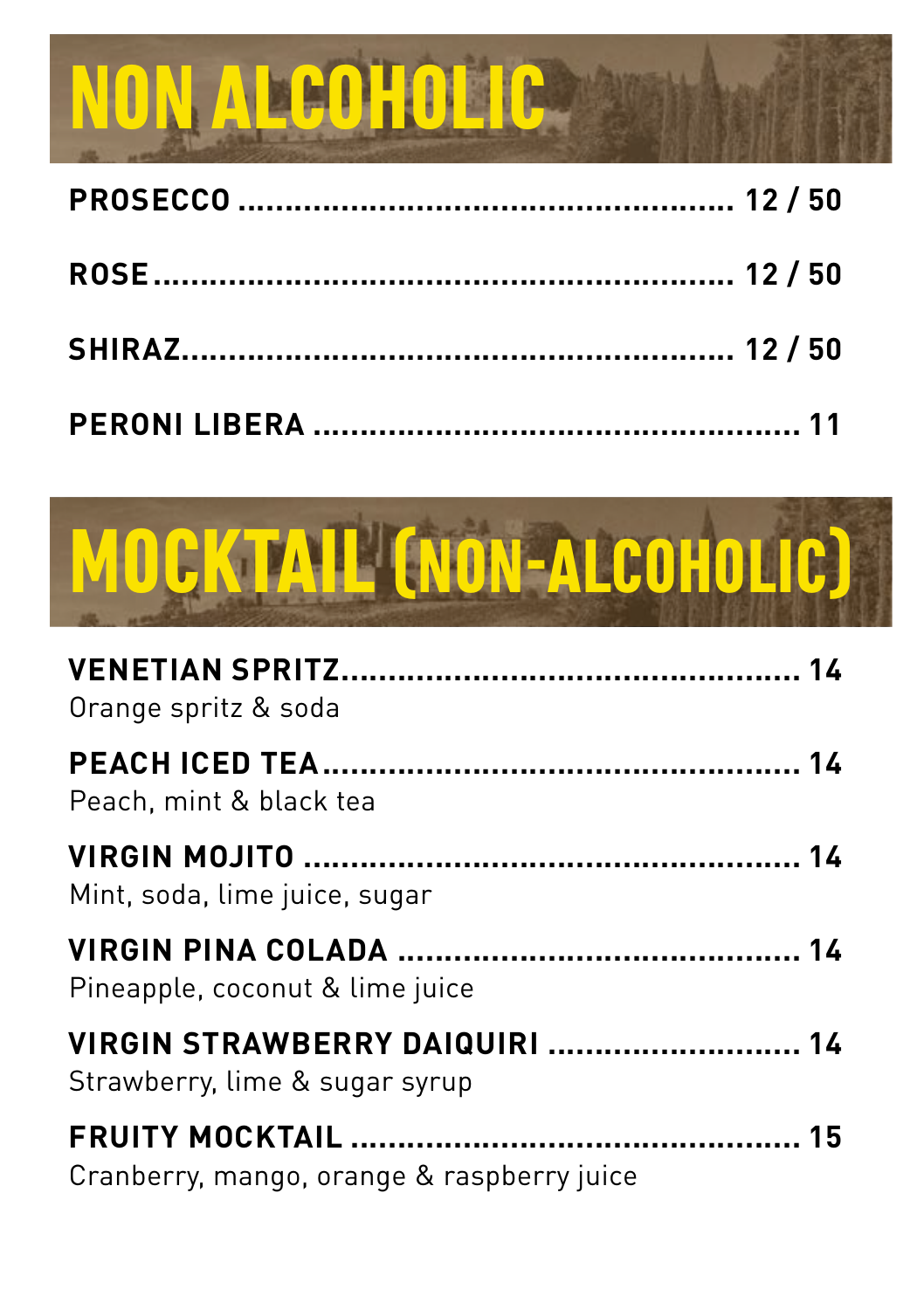

#### **LOCAL BEER & CIDER**

| Carlton Draught11       |  |
|-------------------------|--|
| Victoria Bitter 11      |  |
| <b>Coburg Lager  11</b> |  |
| Gluten Free Beer 12     |  |
| Pentridge Pale Ale 11   |  |
| Hills Apple Cider  11   |  |

#### **IMPORTED BEER**

| <b>Peroni Red ITALIAN 11</b> |  |
|------------------------------|--|
| <b>Moretti ITALIAN  11</b>   |  |
| <b>Messina SICILIAN  11</b>  |  |
| <b>Corona MEXICAN  11</b>    |  |
| <b>Menabrea ITALIAN  11</b>  |  |
| Asahi JAPAN 11               |  |
| Peroni Leggera ITALIAN 11    |  |



**BOTTEGA PROSECCO DOC** VENETO, ITALY.................................... 12 / 50 Veneto, crisp, dry sparkling wine with fruity notes & Italy lovely freshness. Perfect as an Aperitif.

#### **MOET & CHANDON BRUT CHAMPAGNE** EPERNAY, FRANCE...................................................... 90

The most prestigious & celebratory French Champagne in the world.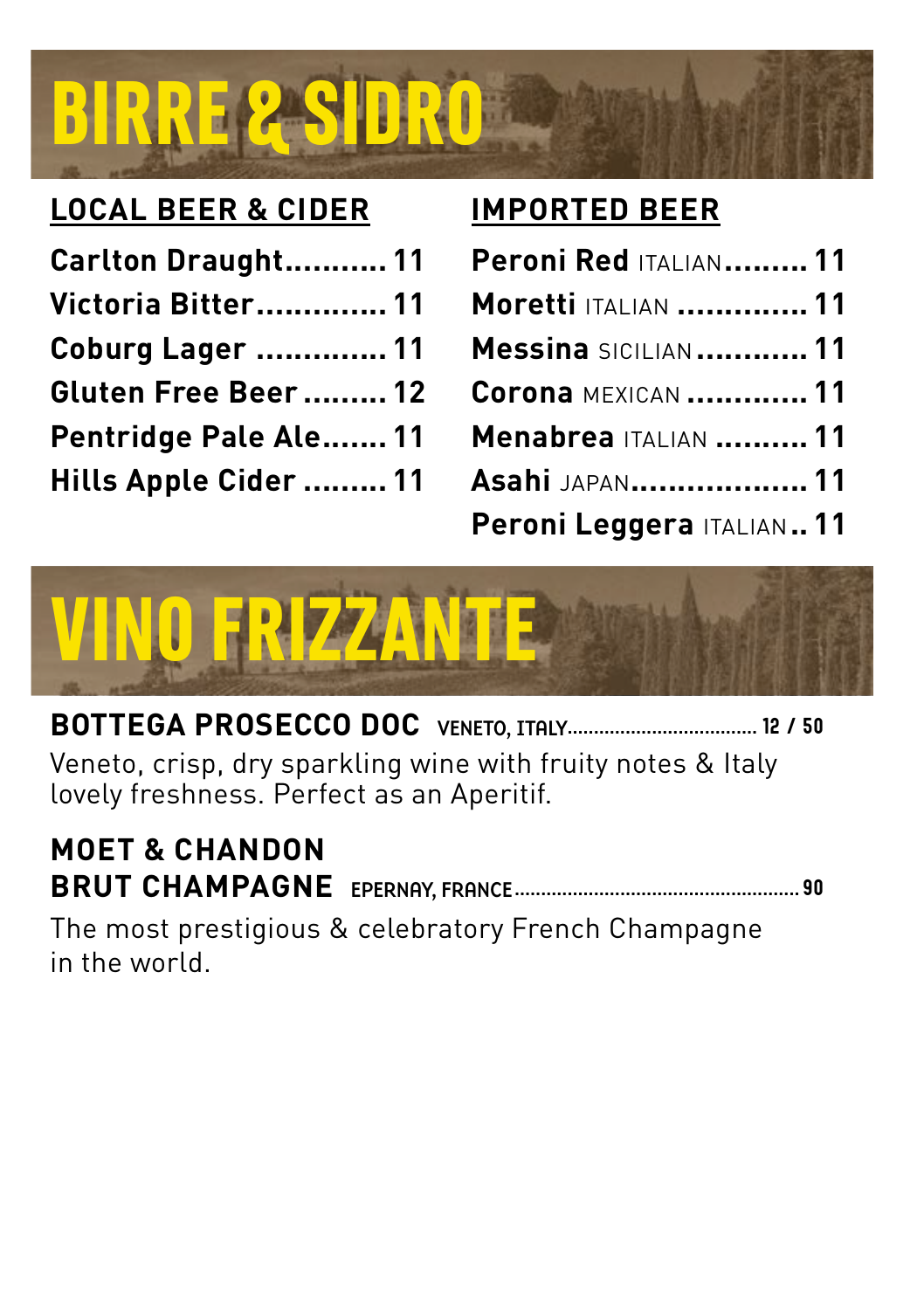# VINO BIANCO

**FANTINI PINOT GRIGIO** Abruzzo, ITALY ........................................11 / 52 A lovely refreshing light dry white of stone fruit, crisp & clean finish. A dry soft & elegant zesty style.

#### **FIVE PARTNERS SAUVIGNON BLANC** Marlborough, NZ............................................. 12 / 52 This ripe clean dry wine has nectarine & melon aromas

with typical tropical fruits of passionfruit & kiwi.

## **H FOR HASELGROVE MOSCATO** South Australia................ 13 / 56

This slight spritzig with fruity & floral notes but balanced sweetness. The grape juice sweetness is balanced by a fine minerality tight natural acidity.

## **CAPEL VALE MARGARET RIVER CHARDONNAY** Margaret River, WA .......................................................14 / 60

A smooth & well-balanced dry wine with rich pear & apple aromas. Oak gives it fresh melon & citrus acid backbone with a mouth filling texture.



#### **THE HEDONIST SANGIOVESE ROSE** McLaren Vale, SA................................................ 13 / 58 A Gold medal 'award-winning' Rose. A salmon pink colour showing excellent berry & apricot kernel flavours. With structure and mouth-feel! This is a wonderful truly enjoyable Rose.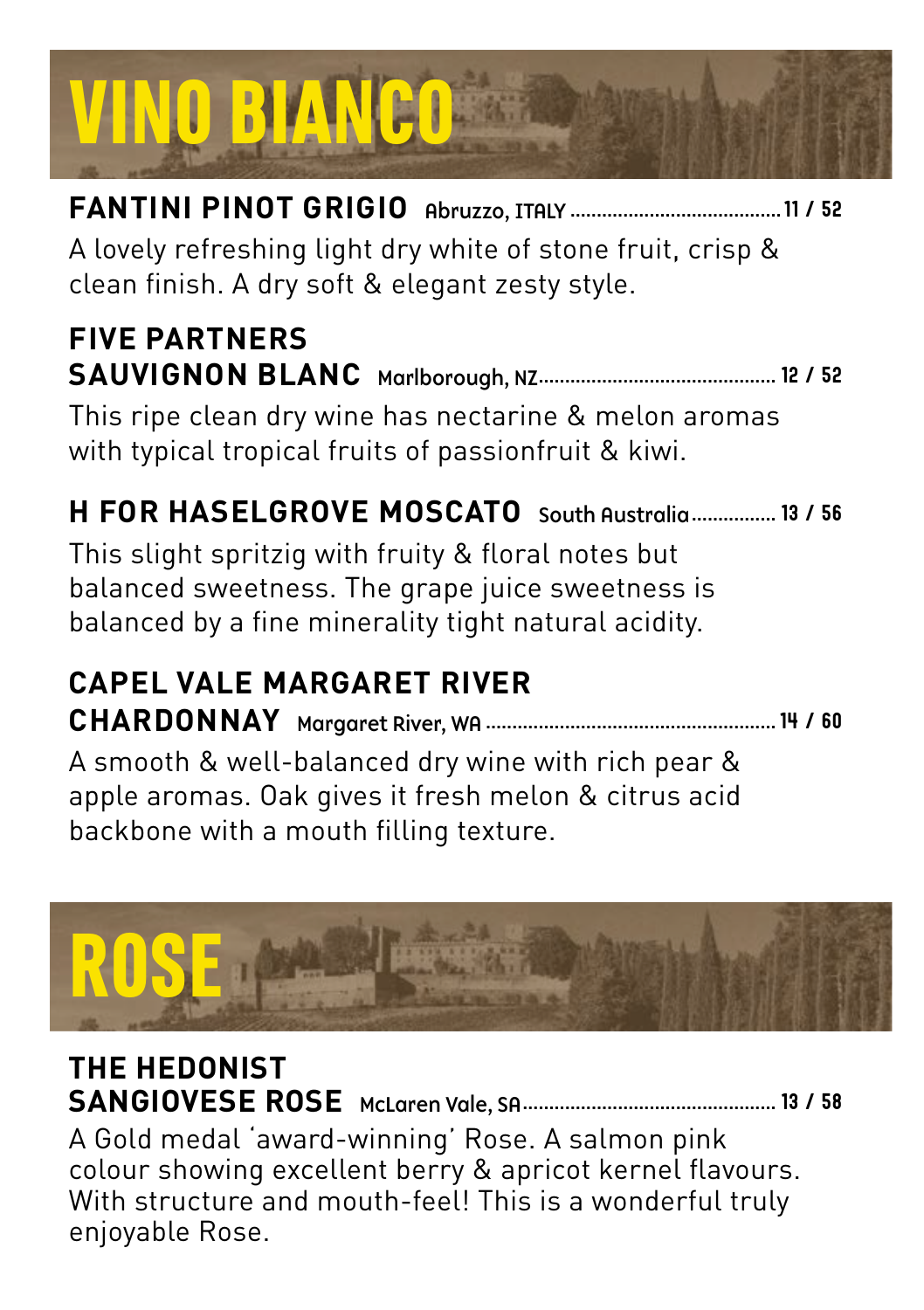

#### **FANTINI SANGIOVESE** Abruzzo, ITALY.............................................11 / 52

A great savoury medium body dry red. Good tannins with wonderful great oak aromas over black cherry & dark chocolate.

#### **CALDORA MONTEPULCIANO** Abruzzo, ITALY........................... 12 / 52

A classic Italian red with ruby smooth & garnet intensity. Persistent & fruit driven full bodied soft tannin & well balanced with oak.

#### **HASELGROVE** *'First Cut'* **CABERNET SAUVIGNON** McLaren Vale, SA....................................11 / 52

First cut gives this wine the enjoyment of drinkability & flavours of cherries & violets. Elegant dry wine with a long pleasant finish.

#### **HASELGROVE** *'First Cut'*

**SHIRAZ** McLaren Vale, SA ................................................................................11 / 52

A full bodied, intense spice overtones with deep red velvety colour. Blackberry & Cassis flavours with a long classical tannin refined with oak.

### **BARRISTER PREMIUM**

**PINOT NOIR** Adelaide Hills, SA...................................................................12 / 54

Handpicked & wild fermented in French Oak. The aromatic red berries give subtle hints of cinnamon & spice.

# **ROCCO** *'Delle Macie'*

**CHIANTI DOCG** Tuscany, ITALY................................................................13 / 54

Vintage Chianti with descent medium body, strawberry & blackberry fruits. A medium dry style typical of the Sangiovese grape used.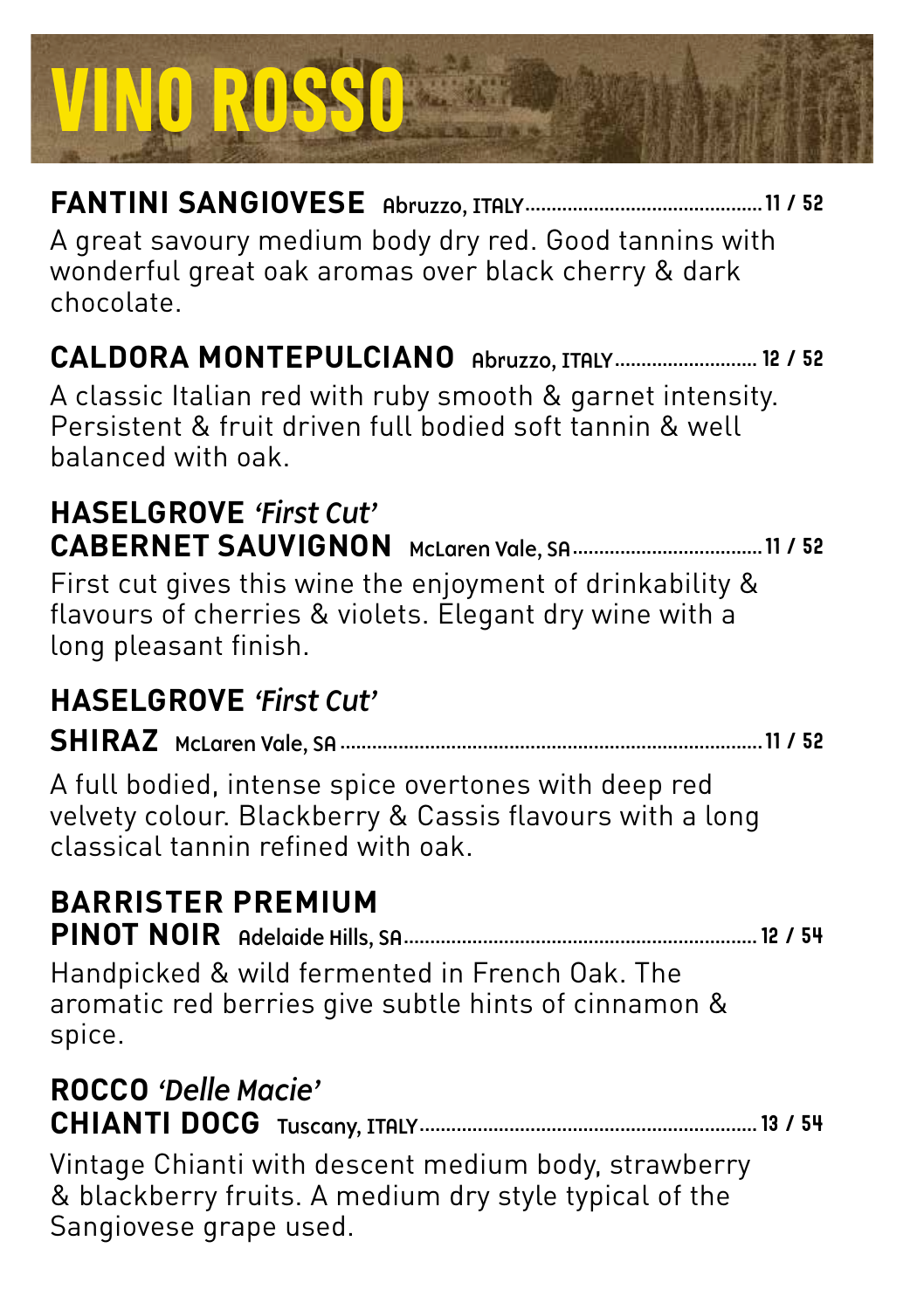| THE HEDONIST CABERNET<br>This lovely ripe Cabernet displays a blackcurrant &<br>mint aroma with plenty of grip on the palate with a firm<br>density & length of flavour.          |
|-----------------------------------------------------------------------------------------------------------------------------------------------------------------------------------|
| Very approachable spices with rich peppery plump<br>softness amongst blackberry & cherry fruits palate<br>with firm density and longevity.                                        |
| <b>CAPEL VALE WHISPERING</b><br>.90<br>This wine displays fresh berry fruit aromas and flavours<br>complemented by lifted pepper and spice characters<br>typical of mount barker. |
| <b>CLAYMORE NIRVANA SHIRAZ</b><br>Leasingham, SA<br>.120                                                                                                                          |

A palate of immense weight and stately presence of dulcet, regional blueberry fruit.

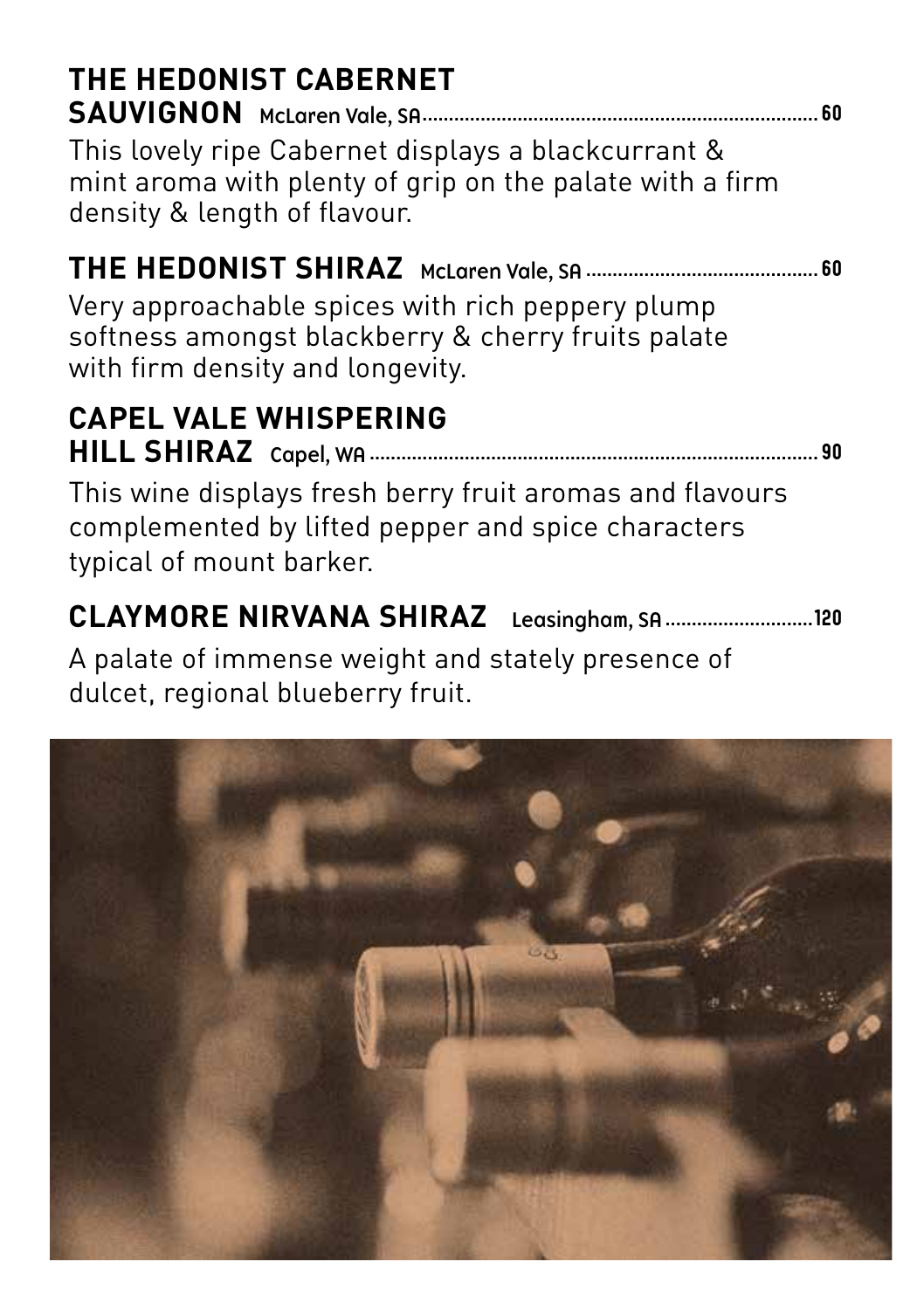# LIQUORI **S**

### **LIQUEUR**

| <b>Baileys  12</b>                         |
|--------------------------------------------|
| <b>Chambord 13</b>                         |
| Kahlua 12                                  |
| Midori 12                                  |
| Tia Maria  12                              |
| <b>Frangelico  12</b>                      |
| <b>Cointreau  12</b>                       |
| <b>White/Black Galliano</b><br>Sambuca  12 |
| Strega  13                                 |
| <b>TEQUILA</b>                             |
| Sierra Tequila 12                          |
| Silver Tequila  15                         |
| <b>BRANDY</b>                              |
| <b>St Remy Brandy  12</b>                  |
| <b>SCOTCH WHISKY</b>                       |
| Johnny Walker Red 12                       |
| Johnny Walker Black 14                     |
| <b>Johnny Walker Blue 27</b>               |

## **Chivas Regal 12 yr. old 14**

**Glenfiddich Pure Malt. 14**

### **WHISKY**

| <b>Canadian Club  12</b>        |
|---------------------------------|
| Southern Comfort 12             |
| Jack Daniel's Black  12         |
| <b>RUM</b>                      |
| Malibu  12                      |
| <b>Bundaberg 12</b>             |
| Bacardi 12                      |
| <b>Captain Morgan Spice. 12</b> |
| GIN                             |
| Gordon's  12                    |
| Tanqueray  13                   |
| <b>VODKA</b>                    |
| Smirnoff 12                     |
| Grey Goose  15                  |
| <b>BOURBON</b>                  |
| <b>Jim Beam  12</b>             |
| Marker's Mark  13               |
|                                 |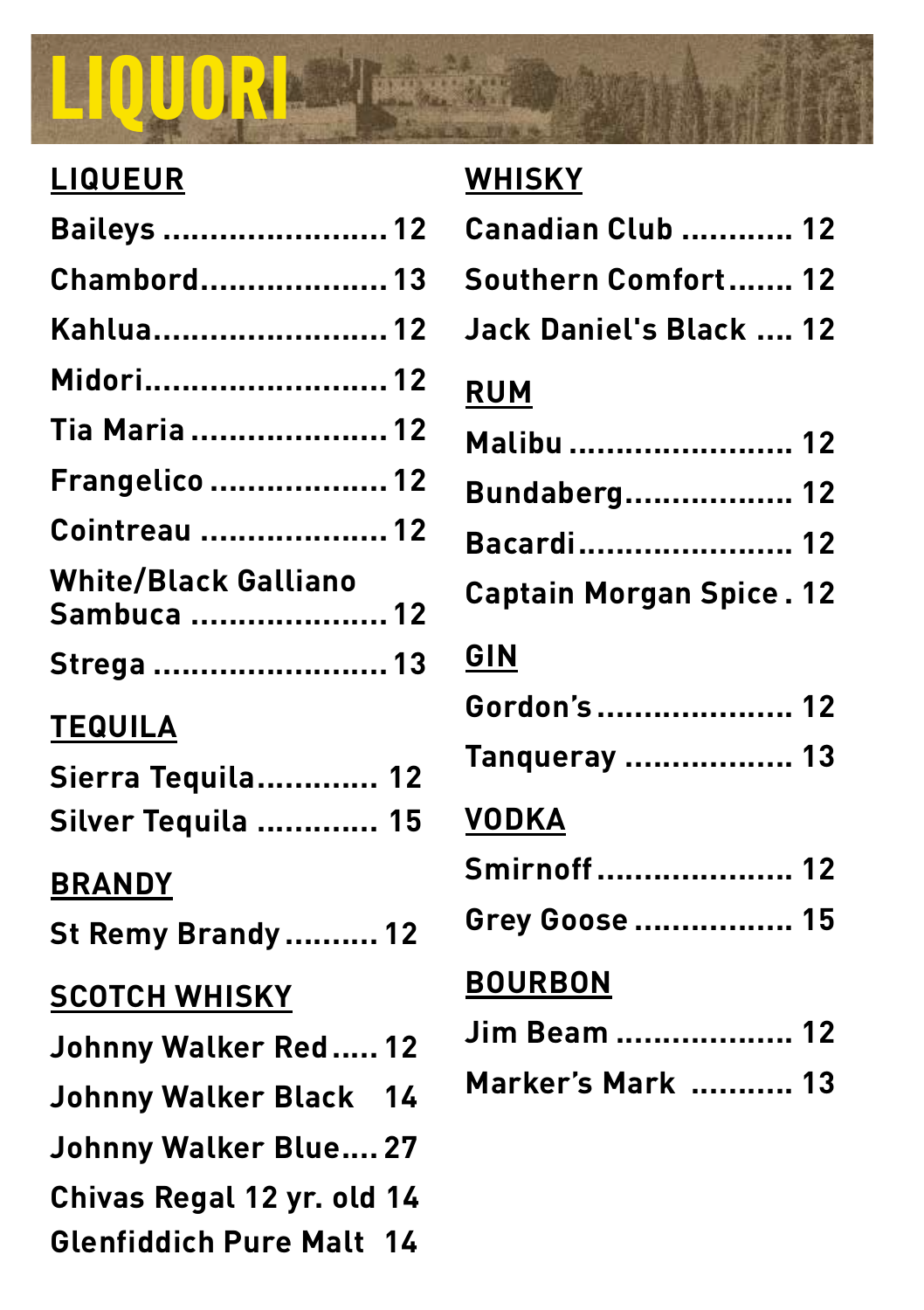

# DIGESTIVI

| Bottega 'Limoncino' Limoncello 12 |  |
|-----------------------------------|--|
|                                   |  |
|                                   |  |
|                                   |  |
|                                   |  |
|                                   |  |



| Penfold Grandfather 20 yr. old aged Port 16 |  |
|---------------------------------------------|--|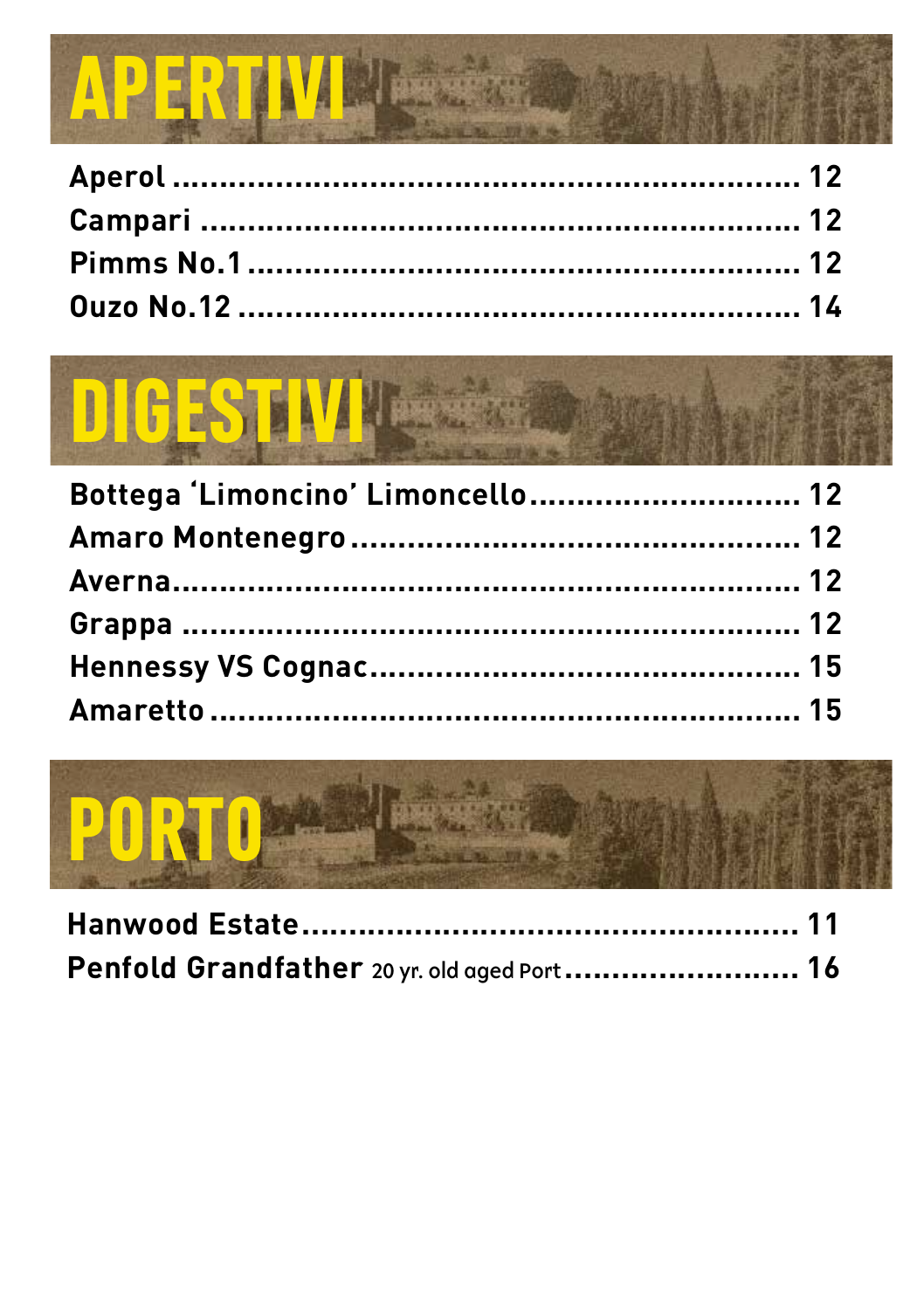

| COKE   COKE ZERO   FANTA   LEMON SQUASH     |  |
|---------------------------------------------|--|
| <b>COKE   COKE ZERO</b> (330ML BOTTLE)  5.5 |  |
|                                             |  |
|                                             |  |



|  | <b>PUREZZA MINERAL WATER (330ML)</b> 5 |
|--|----------------------------------------|
|  | <b>PUREZZA MINERAL WATER (750ML) 8</b> |



### **LEMON LIME BITTERS | SODA LIME BITTERS | CHINOTTO | ARANCIATA | ARANCIATA ROSSO......... 7**



**ORANGE | APPLE | CRANBERRY | MANGO | PINEAPPLE...**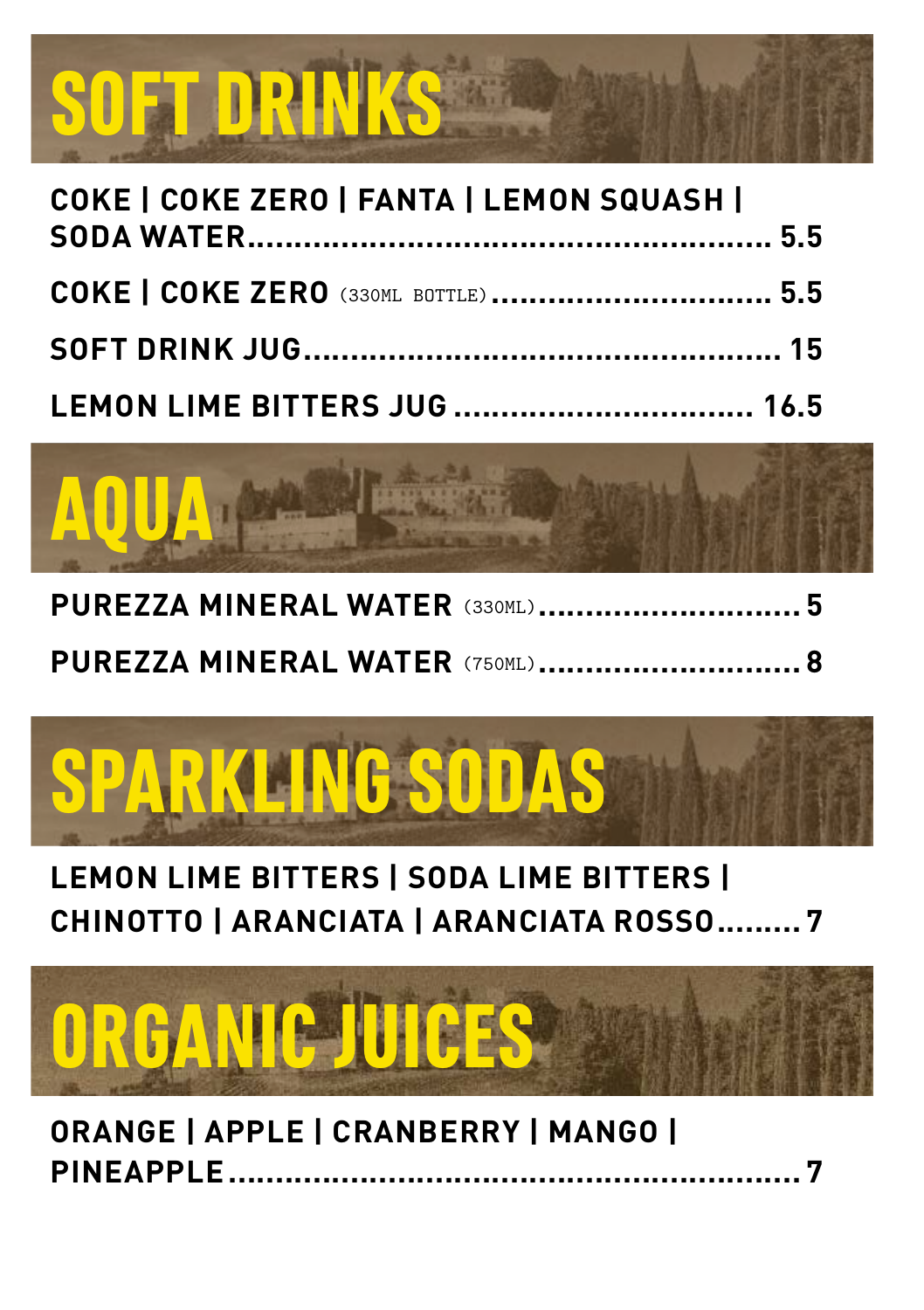

| LATTE   CAPPUCCINO   FLAT WHITE   LONG MAC                                       |  |
|----------------------------------------------------------------------------------|--|
| LONG BLACK   SHORT BLACK   RISTRETTO                                             |  |
|                                                                                  |  |
| Soy, Almond Milk or Decaf +0.8                                                   |  |
| MOCHA   HOT CHOC   SPICE CHAI LATTE  5                                           |  |
|                                                                                  |  |
|                                                                                  |  |
| Shot of coffee with your choice of white Sambuca,<br>Brandy, Tai Maria or Grappa |  |



**ENGLISH BREAKFAST | PEPERMINT | LEMONGRASS GINGER | EARL GREY | CHAMOMILE BLOSSOM | HONEYDEW GREEN TEA....................................... 5.5**